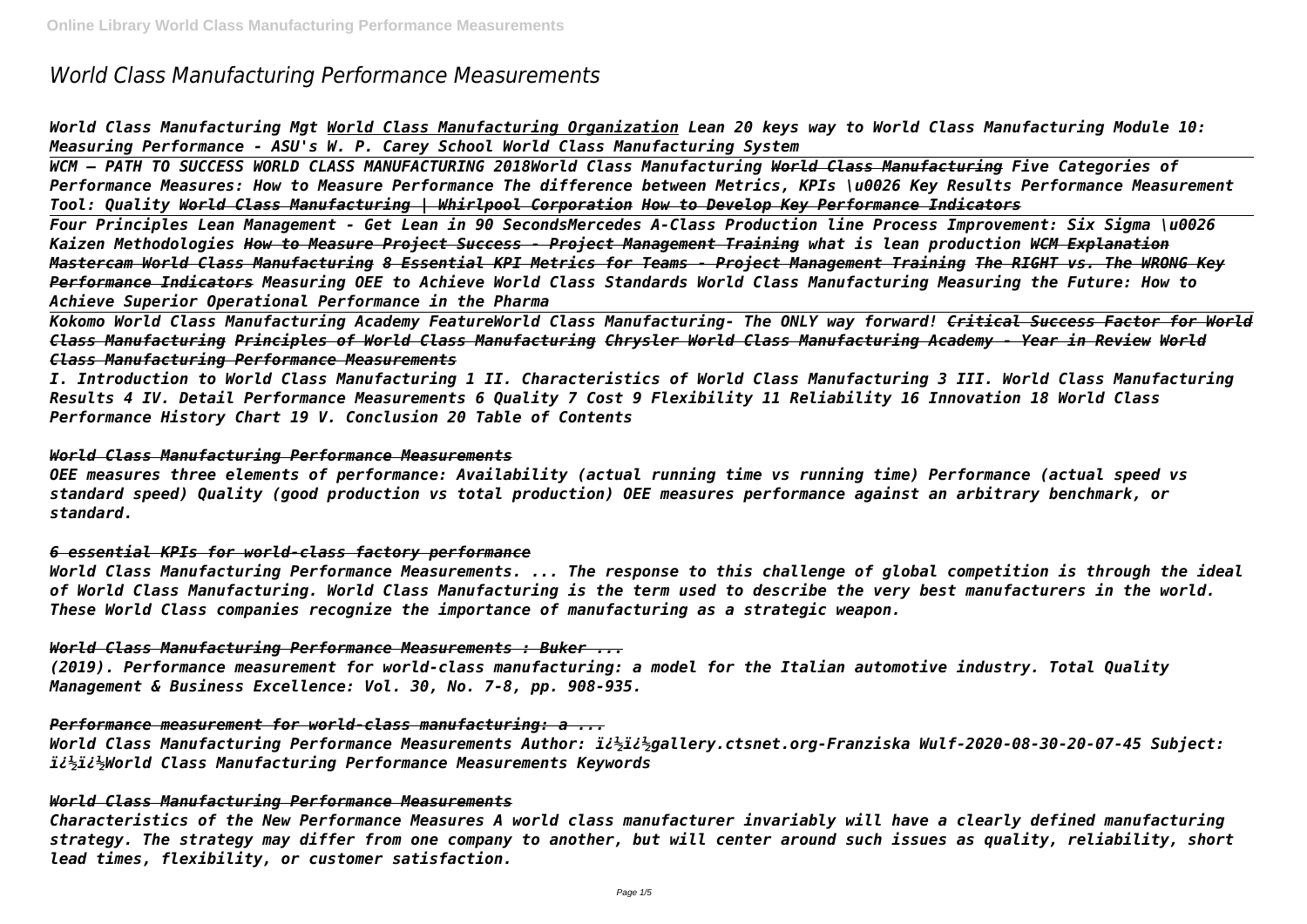# *Performance Measurement for World Class Manufacturing*

*CRC Press, Jul 1, 1991 - Business & Economics - 429 pages. 1 Review. If your company is adopting world class manufacturing techniques, you'll need new methods of performance measurement to control...*

# *Performance Measurement for World Class Manufacturing: A ...*

*If your company is adopting world class manufacturing techniques, you'll need new methods of performance measurement to control production variables. In practical terms, this book describes the new methods of performance measurement and how they are used in a changing environment.*

# *Performance Measurement for World Class Manufacturing | A ...*

*In doing this, ingredients of World Class Manufacturing are reviewed, measurement of company performance is elaborated, hypotheses and research methodology are developed, and data are analysed to ...*

# *The Measures of Performance for World Class Manufacturing ...*

*The metric that I've used and have been taught for measuring World-Class manufacturing is OEE, or Overall Equipment Effectiveness. The benchmark for World-Class is 85% OEE (100% OEE means no losses at all). Very few factories in the world are operating at these efficiency levels, hence is why it's regarded as World-Class.*

# *What is World Class Manufacturing and How Do You Measure ...*

*Contents: World class manufacturing and the need for new performance measures. Shortcomings of traditional management accounting. Establishing performance targets. Measurement of: delivery performance, customer service, process time, production flexibility, quality performance, financial performance, social issues.*

*Performance Measurement for World Class Manufacturing: A ...*

*Performance measurement for world class manufacturing: A model for American companies, by Brian H. Maskell. Cambridge, MA: Productivity Press, 1991*

# *Performance measurement for world class manufacturing: A ...*

*World Class Sustainable Manufacturing: Framework and a Performance Measurement System January 2015 International Journal of Production Research 53(17):5207-5223*

# *(PDF) World Class Sustainable Manufacturing: Framework and ...*

*Title: World Class Manufacturing Performance Measurements Author: ��Yvonne Jaeger Subject: ��World Class Manufacturing Performance Measurements*

# *World Class Manufacturing Performance Measurements*

*Traditional performance measurement systems are not valid for the measurement of world class manufacturing practices as they are based on outdated traditional cost management systems, lagging metrics, not related to corporate strategy, inflexible, expensive and contradict continuous improvement. orld Class anufacturing ( C ) is a concept which has proven effective in regaining competitive edge.*

# *Optimization of Manufacturing System through World Class ...*

*Buy Performance Measurement for World Class Manufacturing: A Model for American Companies By Brian H. Maskell. Available in used*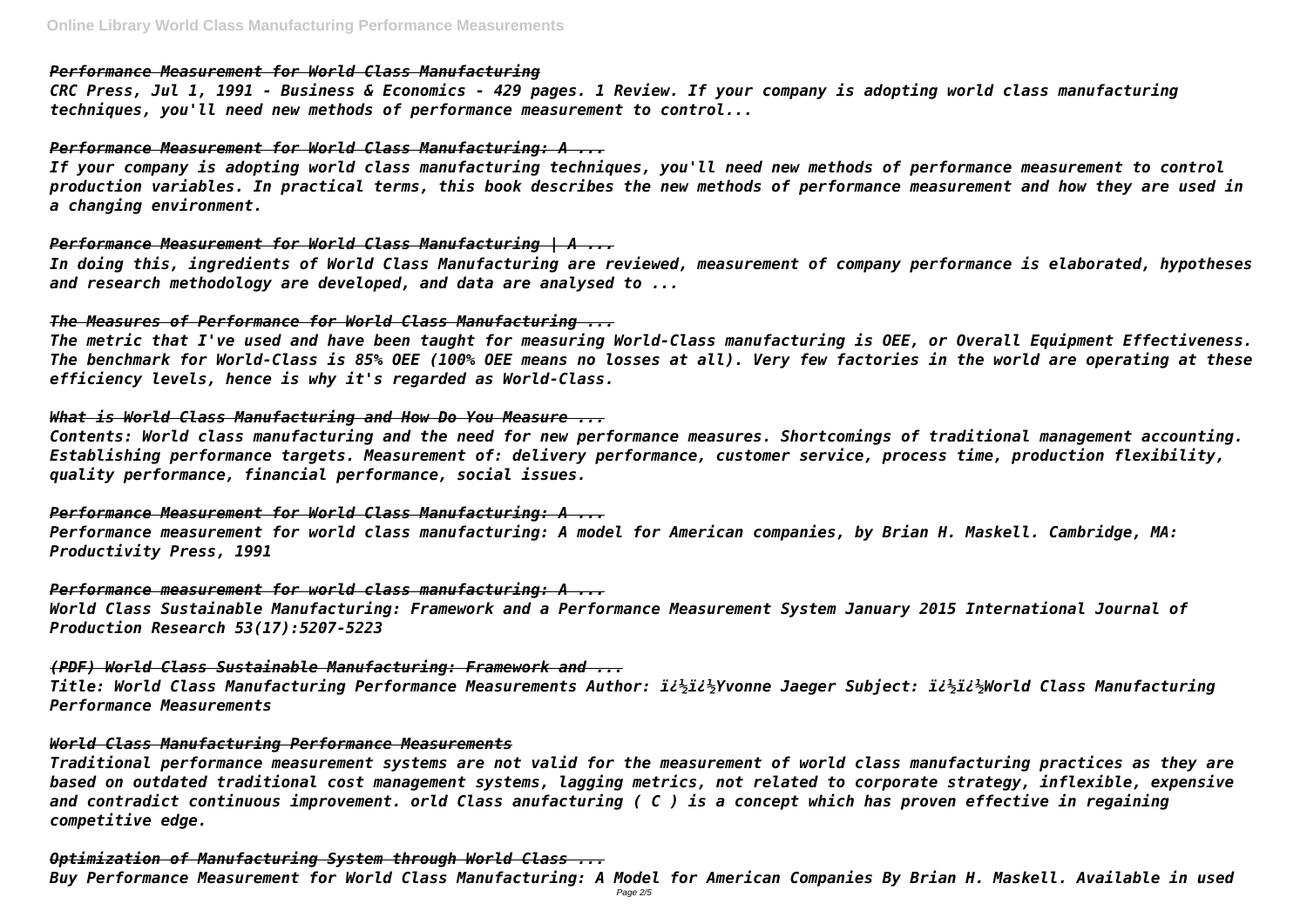*condition with free delivery in the US. ISBN: 9780915299997. ISBN-10: 0915299992*

# *Performance Measurement for World Class Manufacturing By ...*

*An analysis of efficiency and productivity, OEE is globally recognised as a best practice measure and key performance indicator in a range of industries. OEE assesses quality, speed and downtime (availability x performance x quality), and can be used to indicate the overall effectiveness of a piece of production equipment or an entire production line.*

# *The 12 most important metrics to measure in manufacturing*

*performance measures are not stand-alone items. World-class performance measures can exist only within - and they must support aTotal Quality Management (TQM) envi ronment. For Stanadyne Automotive's Diesel Sys tems Division, performance measures were the fourth critical factor supporting their TQM environment. The first three elements includ*

# *Mid-AtlanticRegion Performance Measurements for World ...*

*The yield KPI is a measure of quality and performance and is at the heart of production efficiency and profitability. Measuring First Pass Yield (FPY) will identify which processes require substantive re-work which will affect throughput, influence total cycle times, and provide a target of a 100% yield in which no defective parts were produced at all.*

# *Top 12 Manufacturing KPIs To Track Operational Excellence ...*

*(2015). World-class manufacturing by Fiat. Comparison with Toyota Production System from a Strategic Management, Management Accounting, Operations Management and Performance Measurement dimension. International Journal of Production Research: Vol. 53, No. 2, pp. 590-606.*

*World Class Manufacturing Mgt World Class Manufacturing Organization Lean 20 keys way to World Class Manufacturing Module 10: Measuring Performance - ASU's W. P. Carey School World Class Manufacturing System*

*WCM – PATH TO SUCCESS WORLD CLASS MANUFACTURING 2018World Class Manufacturing World Class Manufacturing Five Categories of Performance Measures: How to Measure Performance The difference between Metrics, KPIs \u0026 Key Results Performance Measurement Tool: Quality World Class Manufacturing | Whirlpool Corporation How to Develop Key Performance Indicators Four Principles Lean Management - Get Lean in 90 SecondsMercedes A-Class Production line Process Improvement: Six Sigma \u0026 Kaizen Methodologies How to Measure Project Success - Project Management Training what is lean production WCM Explanation Mastercam World Class Manufacturing 8 Essential KPI Metrics for Teams - Project Management Training The RIGHT vs. The WRONG Key Performance Indicators Measuring OEE to Achieve World Class Standards World Class Manufacturing Measuring the Future: How to Achieve Superior Operational Performance in the Pharma* 

*Kokomo World Class Manufacturing Academy FeatureWorld Class Manufacturing- The ONLY way forward! Critical Success Factor for World Class Manufacturing Principles of World Class Manufacturing Chrysler World Class Manufacturing Academy - Year in Review World Class Manufacturing Performance Measurements*

*I. Introduction to World Class Manufacturing 1 II. Characteristics of World Class Manufacturing 3 III. World Class Manufacturing Results 4 IV. Detail Performance Measurements 6 Quality 7 Cost 9 Flexibility 11 Reliability 16 Innovation 18 World Class Performance History Chart 19 V. Conclusion 20 Table of Contents*

*World Class Manufacturing Performance Measurements OEE measures three elements of performance: Availability (actual running time vs running time) Performance (actual speed vs* Page 3/5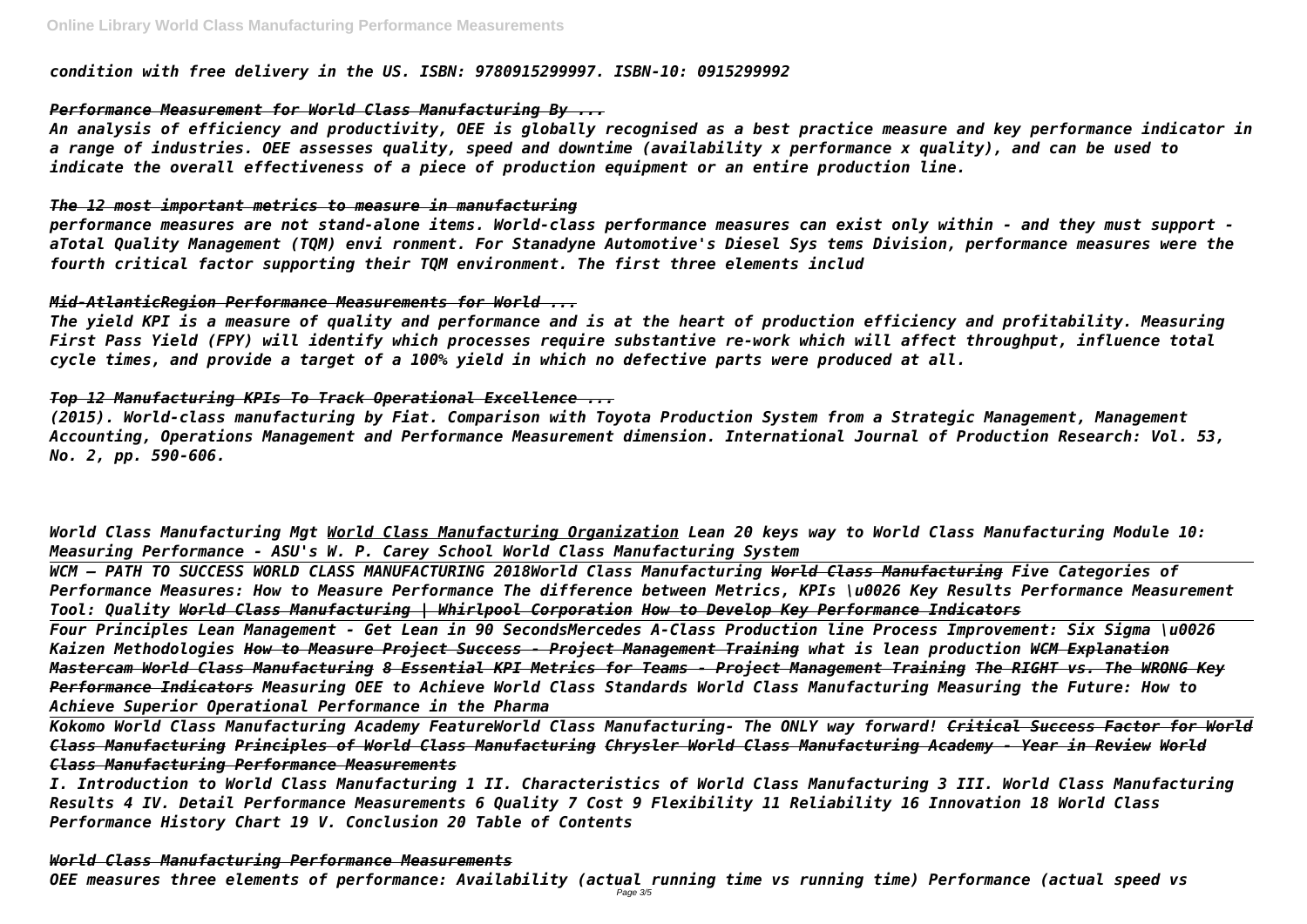*standard speed) Quality (good production vs total production) OEE measures performance against an arbitrary benchmark, or standard.*

#### *6 essential KPIs for world-class factory performance*

*World Class Manufacturing Performance Measurements. ... The response to this challenge of global competition is through the ideal of World Class Manufacturing. World Class Manufacturing is the term used to describe the very best manufacturers in the world. These World Class companies recognize the importance of manufacturing as a strategic weapon.*

#### *World Class Manufacturing Performance Measurements : Buker ...*

*(2019). Performance measurement for world-class manufacturing: a model for the Italian automotive industry. Total Quality Management & Business Excellence: Vol. 30, No. 7-8, pp. 908-935.*

# *Performance measurement for world-class manufacturing: a ...*

*World Class Manufacturing Performance Measurements Author: ��gallery.ctsnet.org-Franziska Wulf-2020-08-30-20-07-45 Subject: ��World Class Manufacturing Performance Measurements Keywords*

#### *World Class Manufacturing Performance Measurements*

*Characteristics of the New Performance Measures A world class manufacturer invariably will have a clearly defined manufacturing strategy. The strategy may differ from one company to another, but will center around such issues as quality, reliability, short lead times, flexibility, or customer satisfaction.*

#### *Performance Measurement for World Class Manufacturing*

*CRC Press, Jul 1, 1991 - Business & Economics - 429 pages. 1 Review. If your company is adopting world class manufacturing techniques, you'll need new methods of performance measurement to control...*

# *Performance Measurement for World Class Manufacturing: A ...*

*If your company is adopting world class manufacturing techniques, you'll need new methods of performance measurement to control production variables. In practical terms, this book describes the new methods of performance measurement and how they are used in a changing environment.*

# *Performance Measurement for World Class Manufacturing | A ...*

*In doing this, ingredients of World Class Manufacturing are reviewed, measurement of company performance is elaborated, hypotheses and research methodology are developed, and data are analysed to ...*

# *The Measures of Performance for World Class Manufacturing ...*

*The metric that I've used and have been taught for measuring World-Class manufacturing is OEE, or Overall Equipment Effectiveness. The benchmark for World-Class is 85% OEE (100% OEE means no losses at all). Very few factories in the world are operating at these efficiency levels, hence is why it's regarded as World-Class.*

#### *What is World Class Manufacturing and How Do You Measure ...*

*Contents: World class manufacturing and the need for new performance measures. Shortcomings of traditional management accounting. Establishing performance targets. Measurement of: delivery performance, customer service, process time, production flexibility, quality performance, financial performance, social issues.*